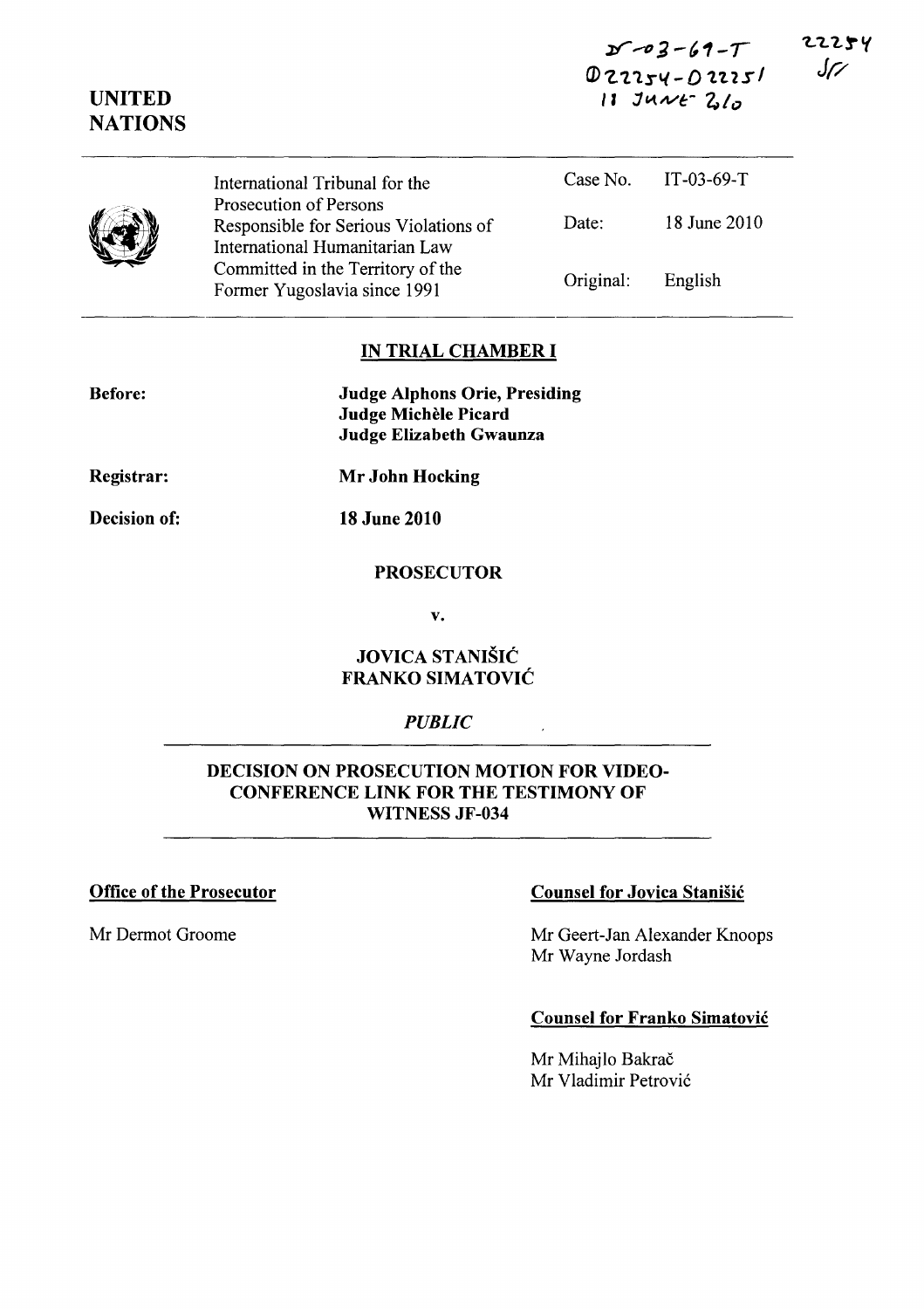## **I. PROCEDURAL HISTORY**

1. On 9 June 2010, the Prosecution filed a motion requesting the use of video-conference link to hear the evidence of Witness JF -034 ("Motion"). I On 11 June 2010, pursuant to Rule 126 *bis* of the Rules of Procedure and Evidence ("Rules"), the Chamber shortened the deadline for filing responses to the Motion to 15 June 2010, and informed the parties accordingly in an informal communication. On 15 June 2010, the Stanišić Defence filed a response, in which it objected to the Motion.<sup>2</sup> The Simatović Defence has not responded to the Motion. On 17 June 2010, the Chamber informed the parties in an informal communication that it had decided to grant the Motion.

# **11. SUBMISSIONS**

2. The Prosecution submits that Witness JF -034 suffers from serious heart conditions and is unable and unwilling with good reason to travel to the Tribunal to testify.<sup>3</sup> The Prosecution further submits that the witness was recently injured and hospitalized following an accident, and that his doctors have strongly advised against long distance travel.<sup>4</sup> The Prosecution finally submits that Witness JF-034 is an important linkage witness, who is able to offer unique evidence sufficiently important to the trial as to make it unfair for the Prosecution to be required to proceed without presenting it.<sup>5</sup>

3. The Stanisic Defence submits that, aside from the declaration of a Prosecution investigator ("Declaration"), the Prosecution has provided no evidence to support its claim that Witness JF-034 is unable to travel, and in particular has provided no medical evidence.<sup>6</sup> The Stanišić Defence further submits that the Prosecution has not provided the dates of the witness's accident, or of the period for which the doctors have advised against long distance travel, and that in light of Witness JF-034's expected recovery, the re-scheduling of the witness should be explored first.<sup>7</sup> Finally, the Stanišić Defence submits that, given Witness JF-034's expected testimony, to permit such a crucial witness to testify via video-conference link would place an unreliable or untruthful witness at an

 $\mathbf{I}$ Prosecution Motion for Video-Conference Link for the Testimony of JF-034 with Confidential Annex, 9 June 2010, paras 1,9.

 $\overline{a}$ Defence Response to Prosecution Motion for Video-Conference Link for the Testimony of JF-034, 15 June 2010 ("Response").

 $\overline{\mathbf{3}}$ Motion, paras 1,4; Confidential Annex A, paras 2, 4-5.

<sup>4</sup>  Motion, para. 4; Confidential Annex A, paras 3-5.

 $\overline{\mathbf{5}}$ Motion, paras 5-7.

<sup>6</sup>  7 Response, paras 5-6.

Response, para. 6.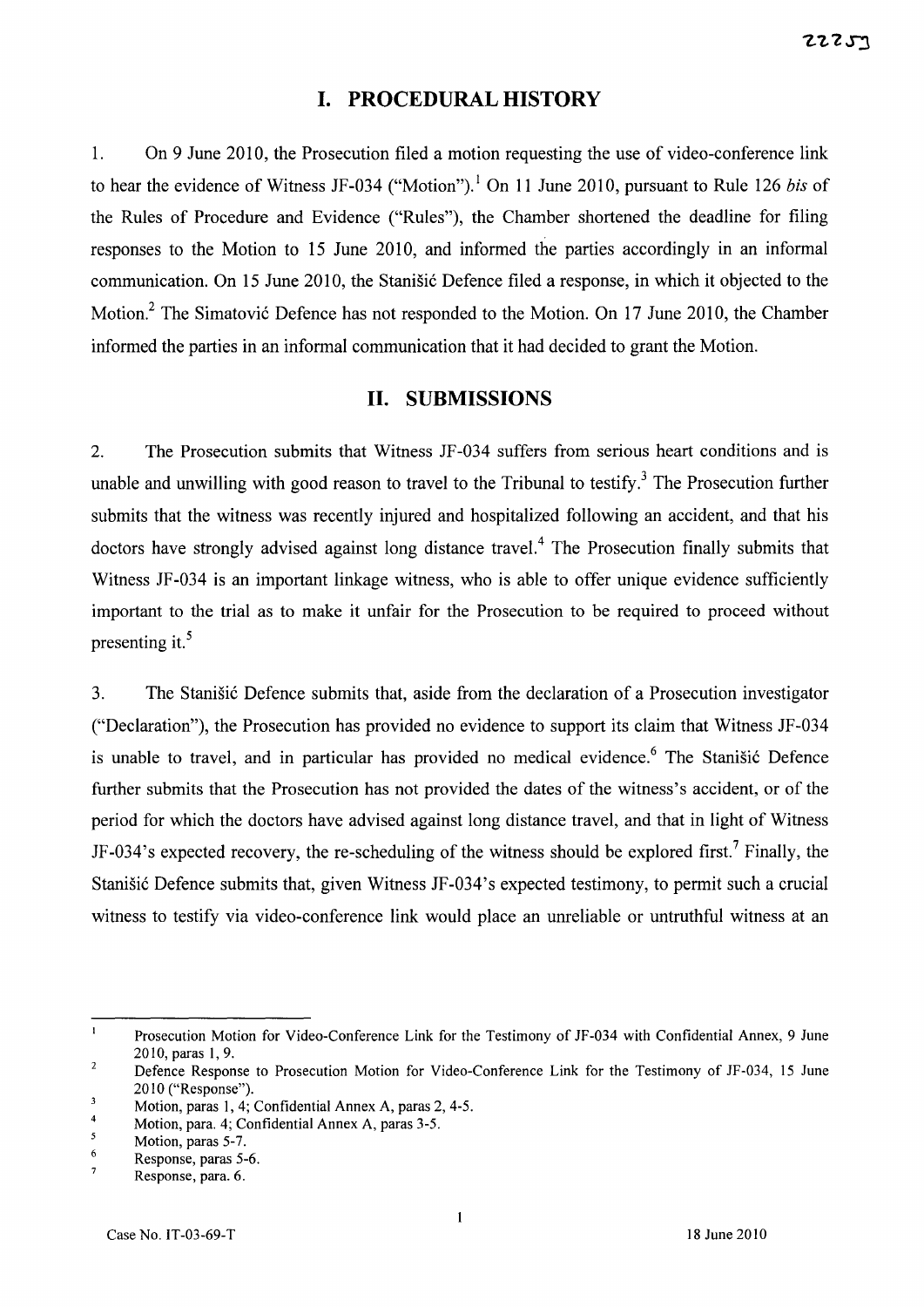advantage, because of the "distancing" that naturally occurs through this mode of communication, and would diminish the effectiveness of cross-examination.<sup>8</sup>

# **Ill. APPLICABLE LAW**

4. The Chamber recalls the law governing the granting of video-conference links as set out previously by this Chamber.<sup>9</sup>

# **IV. DISCUSSION**

5. The Chamber notes that the Prosecution has not provided any medical documents in support of its submission that the witness's health problems prevent him from travelling to the Tribunal. Notwithstanding the absence of medical documents, the Chamber sees no reason in this particular case to doubt the information with regard to the witness's condition contained in the Declaration. In view of Witness JF-034's serious medical conditions, his recent injury and subsequent hospitalisation, as well as his doctors' advice against travelling, the Chamber finds that the witness is unable or unwilling for good reasons to travel to the Tribunal. However, the Chamber emphasises that in future, it would expect the Prosecution either to provide medical documents in support of a witness's alleged health problems, or to indicate the steps it has taken to obtain such documents. Having reviewed the issues in relation to which Witness JF-034 will testify, the Chamber further considers that the proposed evidence is of sufficient importance as to make it unfair for the Prosecution to proceed without it. Finally, the Chamber emphasises that a video-conference link should be regarded as an extension of the courtroom to the location of the witness and that its use respects the right of the accused to cross-examine and directly confront witnesses while observing their reactions, and allows the Chamber to assess the credibility and reliability of the testimony in the same manner as for a witness in the courtroom.<sup>10</sup> For these reasons, the Chamber concludes that given the present circumstances it is in the interests of justice to hear the testimony of Witness JF-034 via video-conference link.

 $\overline{\mathbf{8}}$ Response, paras 6, 9.

<sup>9</sup>  10 Decision on Prosecution Motions to Hear Witnesses by Video-Conference Link, 24 February 2010, paras 7-9. See *Prosecutor* v. *Ante Gotovina, /van Cermak and Mladen Markac,* Case No. IT-06-90-T, Reasons for Decision Granting Prosecution's Motion to Cross-Examine Four Proposed Rule 92 *Bis* Witnesses and Reasons for Decision to Hear the Evidence of those Witnesses via Video-Conference Link, 3 November 2009, para. 8.